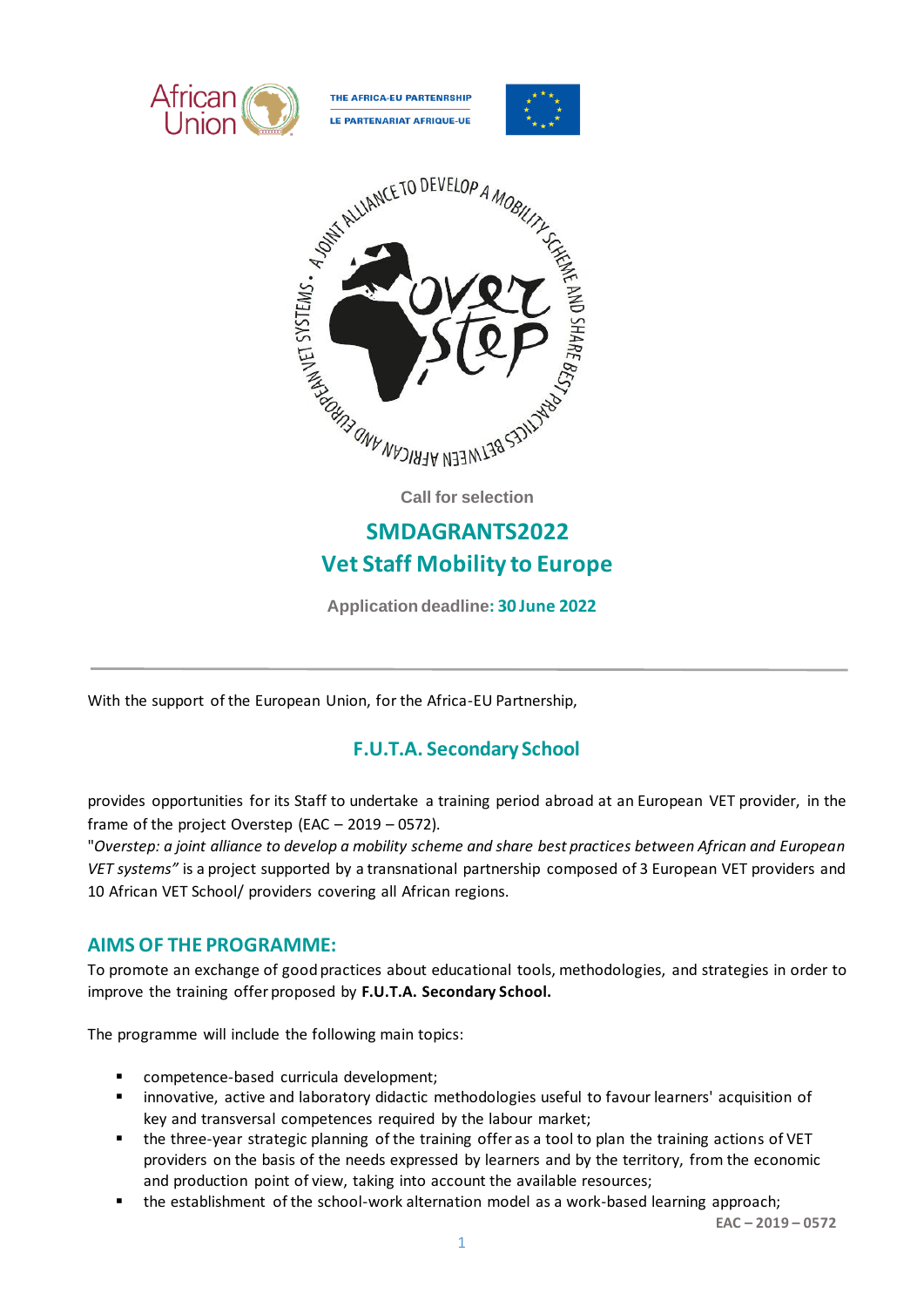

THE AFRICA-EU PARTENRSHIP **LE PARTENARIAT AFRIQUE-UE** 



the introduction in the educational paths of mobility actions aimed at the professional training of learners and at the professional updating of School Staff.

## **ACTIVITIES**

**8 Staff members** in service a.**s.a.p.. Secondary School** will be selected for a **15-day job shadowing** experience at an European VET School/training providers, which operate in the sectors of Tourism and Hotel services, Agriculture or Food Processing.

Selected applicants, through mobility activity and distance team-work, will develop:

- competence-based curricula;
- a strategic school plan;
- work-based activities, on the model of school/work alternation.

They will attend online activities programmed in the frame of the project.

The School Staff selected before mobility will attend a *preparation course* held by experts about:

- the educational system of the host country, the specific context of the host school and the main vocational training activities carried out, as well as about the culture and traditions of the host country;
- Erasmus+ Programme; competence-based didactic and innovative, active and laboratory didactic methodologies; work based learning practices to be carried out in school-work alternation mode.

Selected school staff members will take part in a linguistic course to acquire the basic knowledge of the foreign languages that will be used during the mobility phases in the different destination countries. A specific focus will be dedicated to the micro-language, i.e. the technical language that the School Staff will use during the training activities that will develop during the mobility.

#### **DESTINATIONS**

Eligible applicants will carry out their mobility activity in one of the **destination countries**:

- **France**
- **Italy**
- **Malta**
- Spain

### **DURATION OF THE MOBILITY**

The mobility will have a duration of 15 days, plus 2 days of travel.

#### **REQUIRED QUALIFICATIONS**

Are eligible for application to the present call for selection:

- administrative
- managers
- teachers/trainers,

who, on the date of application, meet the following requirements: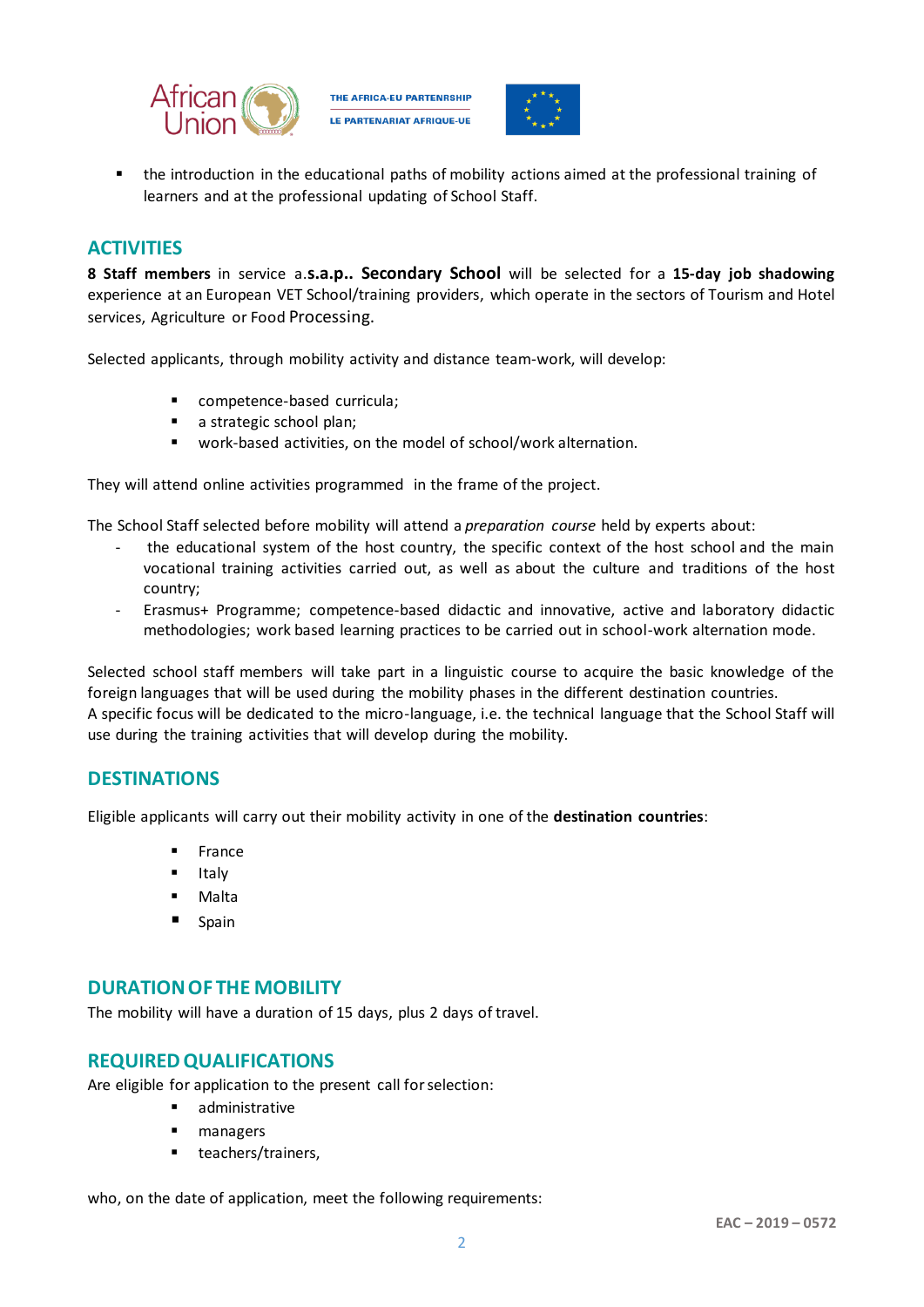

THE AFRICA-EU PARTENRSHIP **LE PARTENARIAT AFRIQUE-UE** 



- to be employed at **F.U.T.A. Secondary School**;
- to have knowledge of a destination country language (at least level A2CEFR) will be considered advantageous.

Behavioural indicators required:

- **■** Intercultural approach;
- Context Adaptation and flexibility;
- Teamwork:
- Professionalism.

A Commission established by the School, including the foreign language teachers and project officers from European VET provider partners, will examine the applications received and interview the eligible candidates.

The selection will be carried out according to the following criteria:

- motivation to take part in the experience abroad (max. 20 points);
- knowledge of the field of Vocational Training (max. 5 points);
- knowledge of English (at least B1CEFR level) (max. 15 points).

At the end of the selections, a final ranking list will be published on the project websit[ewww.secondaryschool@futa.edu.ng.](http://www.secondaryschool@futa.edu.ng)

Since the date of publication of the rankings, it will be possible to lodge a complaint within 5 working days; after this deadline, the list of beneficiaries will be considered definitive.

#### **HOW TO APPLY**

#### **Posting period: From 01-06-2022 to 30-06-2022**

Interested candidates are invited to submit their applications via e-mail t[o overstepfutasec@gmail.com](mailto:overstepfutasec@gmail.com) and copy to **info@overstep.eu** specifying as subject: **"Overstep: SMDA Grants AU to EU"**. The application must contain:

- Annex A application form;
- Annex B CV in the given format (in English) and Cover letter (in English or, if known, in French, Italian or Spanish);
- Attestation of current work;
- copy of relevant certificates held;
- copy of a valid Identity Document.

All documents must be delivered with a handwritten signature and in PDF.

All personal data transmitted by candidates will be processed exclusively for the purposes of this selection procedure and any other strictly due for the assignment of grants.

Only shortlisted candidates will be contacted.

#### **SERVICES OFFERED**

The project will provide the following services: